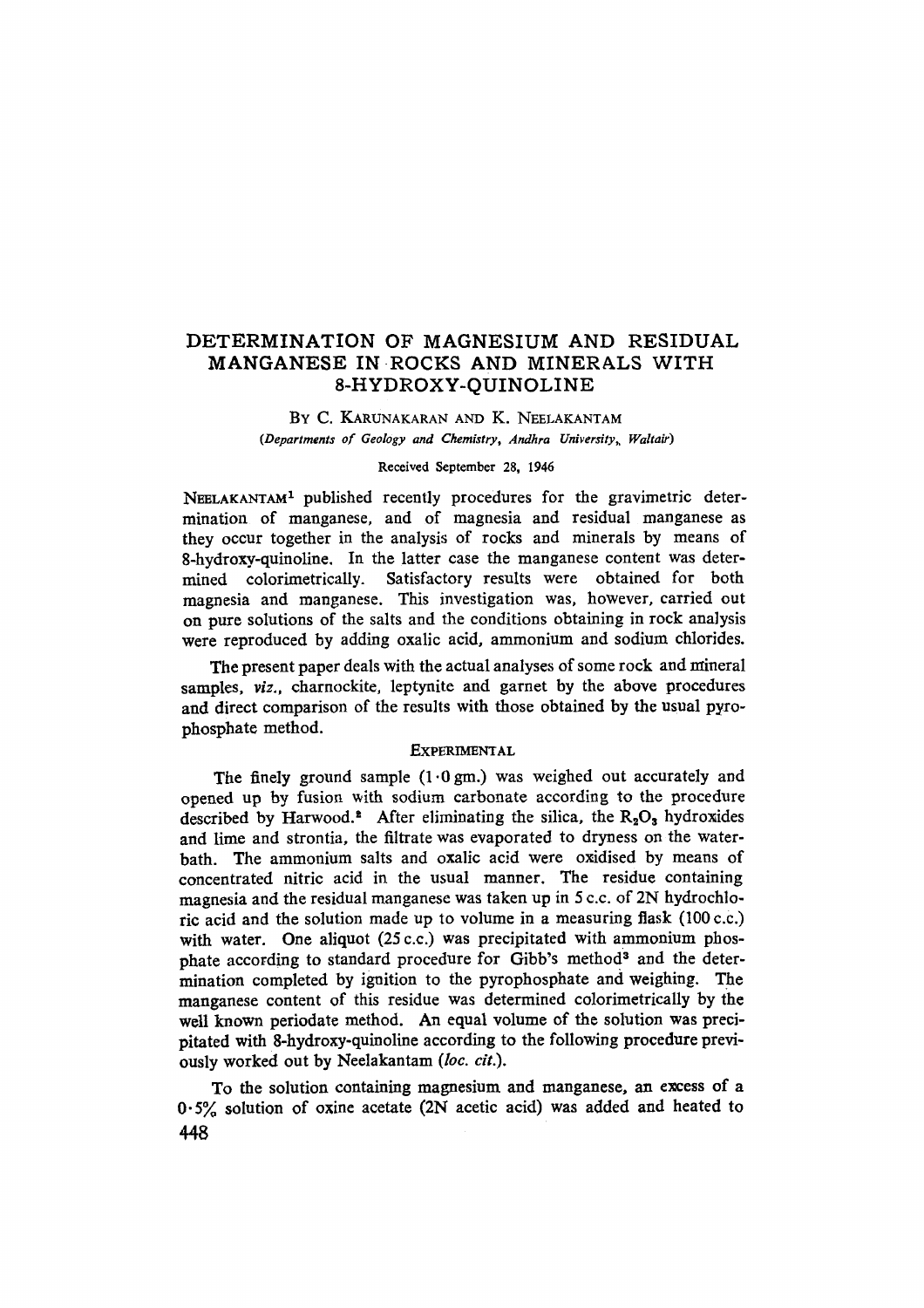### *Determination of Magnesium & Residual Manganese in Rocks* 449

 $60-70$  °C. Dilute ammonia was added dropwise with stirring until alkaline to litmus. Finally 3 c.c. of strong ammonia was added and the precipitate digested on the water-bath for one hour and cooled to laboratory temperature. The precipitate was filtered through a sintered glass crucible (No. 3), washed with hot dilute ammonia (1:40), dried to constant weight at  $150^{\circ}$  C. and weighed as anhydrous magnesium and manganese oxy-quinolinates. For the colorimetric estimation of manganese in this residue, the oxine complex was dissolved out in hot, dilute nitric acid, the solution evaporated to dryness in a platinum dish and the residue gently ignited to destroy the organic matter, moistening with concentrated nitric acid if necessary. The final residue was dissolved in a few drops of sulphurous acid, the manganese oxidised by periodate and nitric acid and estimated colorimetrically.

From the values obtained for manganese in both determinations, the magnesia contents were calculated by difference. The results are tabulated below :-

| No.              | Sample      |                      | MnO%                    |                 | MgO%                         |                          |
|------------------|-------------|----------------------|-------------------------|-----------------|------------------------------|--------------------------|
|                  |             |                      | Pyrophosphate<br>Method | Oxine<br>Method | Pyrophosphate<br>Method      | Oxine Method             |
|                  | Leptynite   | $\ddot{\phantom{a}}$ | 0.05                    | $0 - 09$        | $1 - 82$<br>$9 - 01$<br>4.48 | $1 - 80$<br>9.02<br>4.50 |
| $\boldsymbol{2}$ | Charnockite | $\bullet$            | 0.07                    | $0 - 09$        |                              |                          |
| 3                | Garnet      | $\bullet$            | 0.18                    | 0.29            |                              |                          |

#### **DISCUSSION**

It is to be noted that while the results obtained for magnesia by lhe two methods are in good agreement, the results for manganese by the cxine method of precipitation are definitely higher than by the pyrophosphate method. The explanation is to be found in the well known fact that the precipitation of manganese as the crystalline ammonium phosphate is generally incomplete, as much as  $0.2$  mg. or more escaping precipitation so that in accurate analyses it is customary to make final corrections based on colorimetric tests on the filtrate. 4 The oxine method obviously secures complete precipitation of residual manganese along with magnesia and gives more accurate results. The improvement is of considerable value in rock analysis, for the manganese content of the  $R_2O_3$  is obtained by difference from the values for total and residual manganese and any error in its value reflects on the figure for alumina. Improved accuracy in the determination of